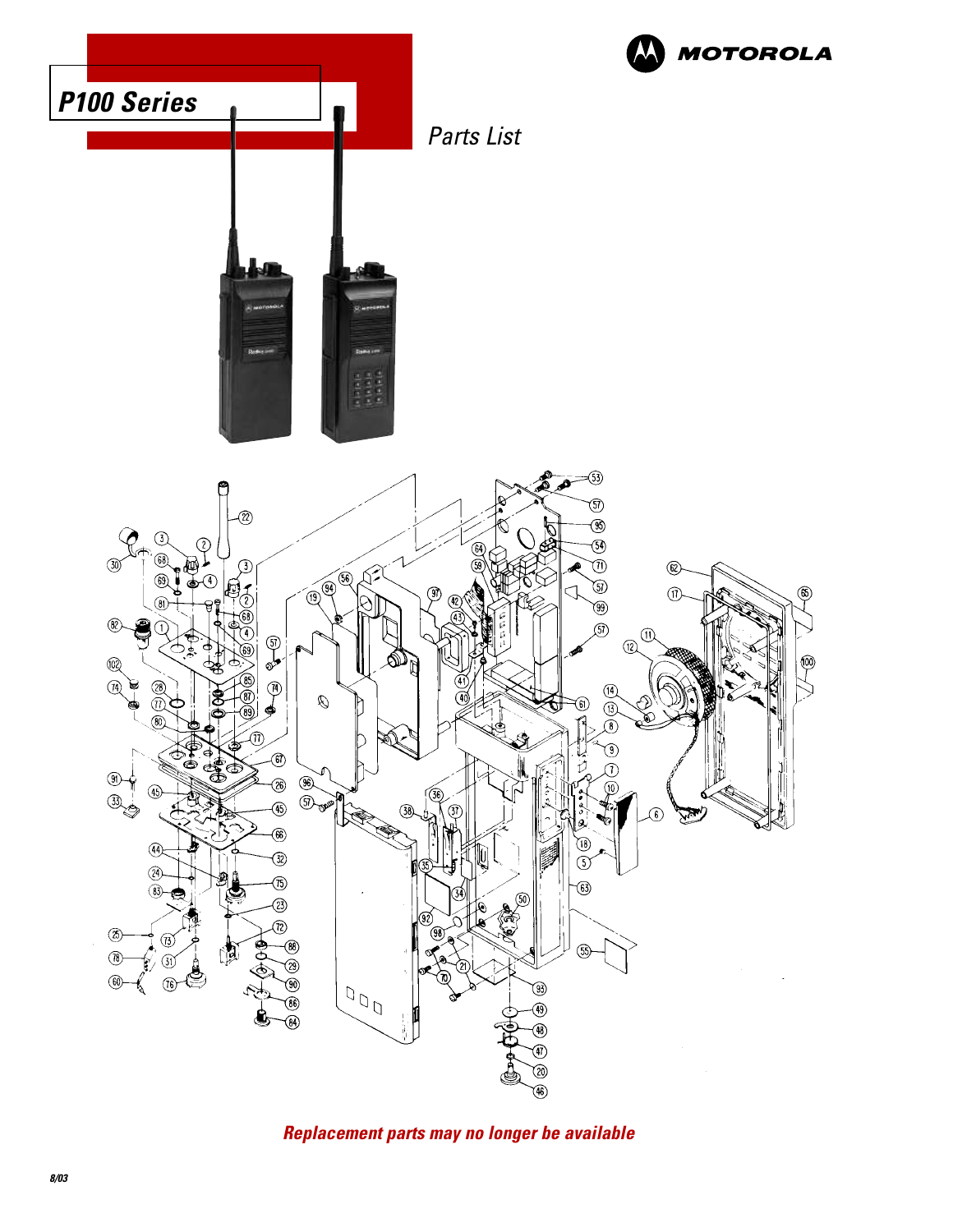

**P100 Series**

# Parts List

| REF.     |                          |                                                     |
|----------|--------------------------|-----------------------------------------------------|
| NO.      | PART NO.                 | <b>DESCRIPTION</b>                                  |
| 1        | 1305227001<br>Οr         | Escutcheon (High/Low Power Models only)             |
|          | 1305227002               | Escutcheon (Low Power Models only)                  |
| 2        | 0383174C02               | Screw, Set                                          |
| 3        | 3605207J03               | Knob, Volume and Squelch                            |
| 4        | 0405171J02               | Washer, Nylon; Black                                |
| 5        | 4182093A07               | Spring, Actuator; Coiled                            |
| 6        | 4505244001               | Actuator, Push-to-Talk                              |
| 7        | 0705175J01               | Bracket, Actuator                                   |
| 8        | 4105176J01               | Spring, Actuator                                    |
| 9        | 2205390M01               | Pin, Retainer                                       |
| 10<br>11 | <b>0305466C02</b>        | Screw, Special; 4-40 x 0.140"<br>Adhesive, Felt     |
| 12       | 3505143004<br>5005234001 | Speaker (LS401)                                     |
| 13       | 5013920A01               | Microphone (MK401)                                  |
|          | 1405299L02               | Boot                                                |
|          | 7505564S02               | Pad                                                 |
| 14       | 1405219001               | Boot, Microphone                                    |
| 17       | 3205220001               | Gasket, Seal                                        |
| 18       | 3205332K01               | Seal                                                |
| 19       | ----                     | Insulator - not available                           |
| 20       | 3205082E14               | Gasket                                              |
| 21       | 0484345A06               | Washer, Seal                                        |
| 22       | ----                     | Antenna                                             |
| 23       | 3205141003               | Seal, "O" Ring (Freq. Sw)                           |
| 24       | 3205141003               | Seal, "O" Ring (Power Sw)                           |
| 25       | 3205082E22               | Seal, "O" Ring (RF Jack)                            |
| 26       | 3205082E38               | Seal, "O" Ring (Control Top)                        |
| 28       | 3205082E12               | Seal, "O" Ring                                      |
| 29       | 3205082E21               | Seal, "O" Ring                                      |
| 30       | ----                     | Seal, Cap                                           |
| 31<br>32 | 3205082E01<br>3205082E01 | Seal, "O" Ring (Sq. Sw)<br>Seal, "O" Ring (Vol. Sw) |
| 33       |                          | Seal, LED                                           |
| 35       | 6505214E01               | Fuse, (F501), 2 Amp                                 |
| 36       | ₩                        | Contact, Positive                                   |
| 37       | ₩                        | Contact, Strap                                      |
| 38       | ∗                        | Contact, Negative                                   |
| 39       | ----                     | Not used                                            |
| 40       |                          | Bushing, Shoulder                                   |
| 41       | 3905567L02               | Contact                                             |
| 42       | 0300139444               | Screw, Machine 2-56 x 5/32"                         |
| 43       | 0400008406               | Lockwasher                                          |
| 44       |                          | Contact                                             |
| 45       | **                       | <b>Bushing</b>                                      |
| 46       | <b>4605170J01</b>        | Stud, Latch                                         |
| 47       |                          | Spring, Latch                                       |
| 48       | 5505150L01               | Latch, Pawl                                         |
| 49       | 0405171J01               | Washer, Teflon                                      |
| 50<br>53 | 4210219A25<br>0305887J01 | Retainer, E-Clip<br>Screw, Slotted; 4-40 x 3/16"    |
| 55       | 1305436E01               | Label, Patent                                       |
| 56       | 2602129J01               | Shield, Heat Sink                                   |
|          |                          |                                                     |

| REF.     |                   |                                                    |
|----------|-------------------|----------------------------------------------------|
| NO.      | PART NO.          | DESCRIPTION                                        |
| 57       | 0300139444        | Screw. Machine 2/56 x 5/32"                        |
| 59       | 0905297001        | Connector, Flex                                    |
| 60       | 2905540C01        | Lug, Coax                                          |
| 61       | 1105668K16        | Pad. Urethane                                      |
| 62       | $\frac{1}{2}$     | Front Cover - not available                        |
| 63       |                   | Assembly, Housing; includes                        |
|          |                   | items 36, 37, & 38 - not available                 |
| 65       | 3305214001        | Label, Nameplate                                   |
| 66       | **                | Plate, Retainer                                    |
| 67       | **                | Panel, Control                                     |
| 68       | 0305662D17        | Screw, Captive                                     |
| 69       | 0482418B09        | Insulator                                          |
| 70       | 0300120621        | Screw, Phillips; 4-40 x 1/4"                       |
| 71       | $---$             | Switch, PTT (S202)                                 |
| 72       | 4005233001        | Switch, Freq. (S201) Toggle                        |
| 73       | 4005233001        | Switch, Pwr. (S203) Toggle                         |
| 74       | 0205163001        | Nut, Spanner                                       |
| 75       | 1805223001        | Switch, Volume/On-Off (R202/S204)                  |
| 76       | 1805223001        |                                                    |
| 77       |                   | Switch, Squelch PL/Disable (R201/S205)<br>Nut, Hex |
| 78       | 0205629L02        |                                                    |
|          | 0905786J01        | Jack, Antenna                                      |
| 79       | $---$             | Not used                                           |
| 80       | $---$             | Nut, Spanner – not available                       |
| 81<br>82 | 0310129A24        | Screw, Slotted Nylon                               |
|          | <b>RPX4630A</b>   | Connector, Universal                               |
| 83       | 0205050E07        | Nut, Spanner                                       |
| 84       | 4305199001        | Bushing, Antenna                                   |
| 85       | 0205765L02        | Nut, Antenna                                       |
| 86       | $\overline{a}$    | Lug, Antenna - not available                       |
| 87       | 0405216L04        | Washer, Flat                                       |
| 88       | 1405208L01        | Insulator, Antenna Bushing                         |
| 89       | 1405210L02        | Insulator, Antenna Nut                             |
| 90<br>91 | 1405232001        | Insulator, Lug<br>LED                              |
|          | ----              |                                                    |
| 92       | ----              | Label, Freq.; not field replaceable                |
| 93       | $---$             | Label, FCC; not field replaceable                  |
| 94       | <b>0200007007</b> | Nut, Transistor                                    |
| 95       | ----              | Rivet, PTT; not field replaceable                  |
| 96       | ----              | Strap, Module Retainer                             |
| 98       | 3205678R01        | Seal                                               |
| 99       | $---$             | Ground, Plate                                      |
| 100      | 3305717R01        | Nameplate                                          |
| 101      |                   | Not used                                           |
| 102      |                   | Seal, Plug (Low Power only)                        |
|          |                   |                                                    |

\*Items 36, 37, & 38 are not field repairable; order applicable Housing Assembly (item 63).

\*\*Items 45, 66, & 67 are not field repairable; order Assembly: 0105955N66.

#### **Cancelled Product P100: Aftermarket support criteria has been met for spare parts. Items may no longer be available.**

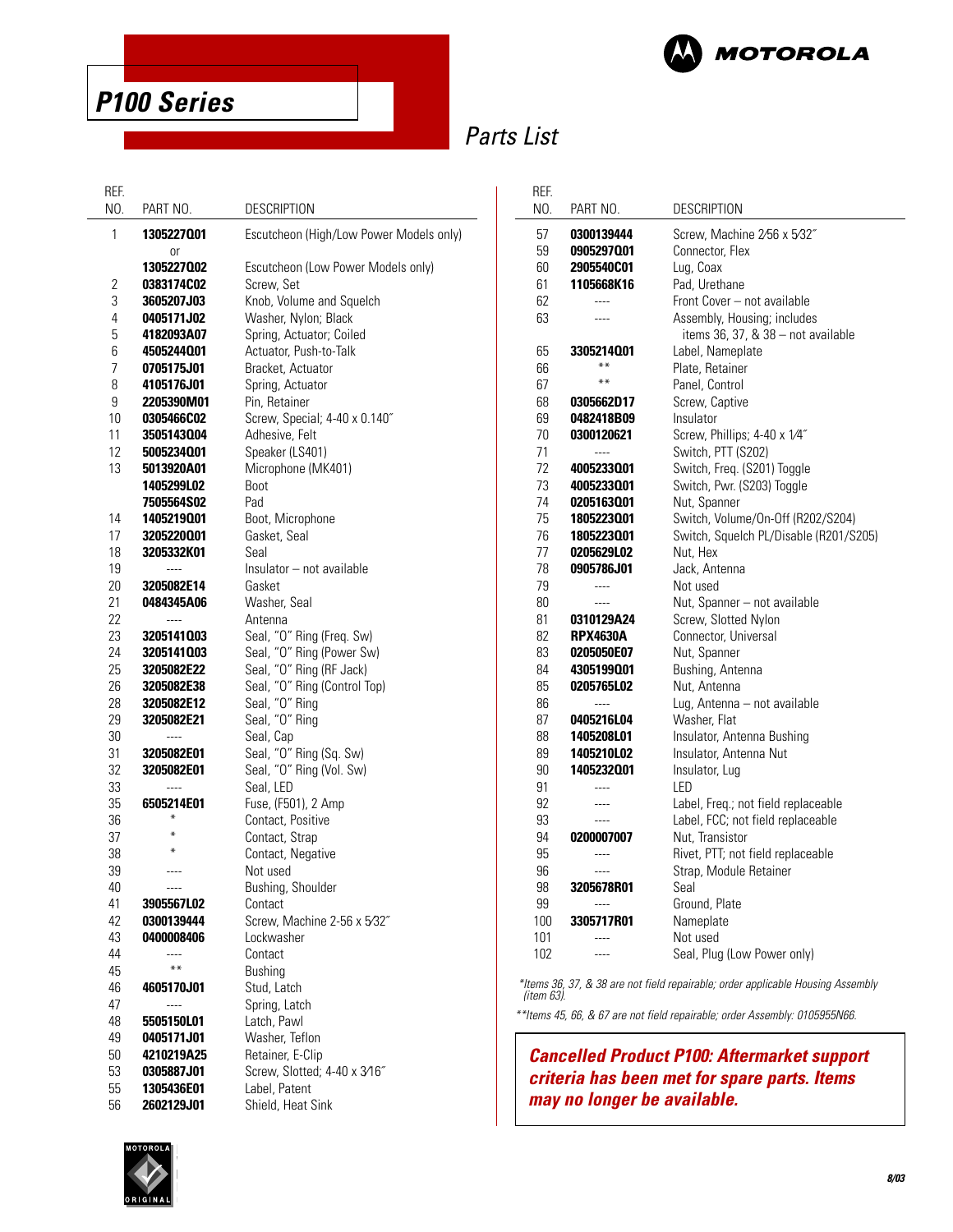





## **Chargers**

Single unit, compact, or multi-unit chargers are available. Provides quick and accurate charge for all RADIUS batteries. The multi-unit charger can be wall or rack mounted; order separately.

#### **Single Unit**

**NTN4881B** Compact, Regular Charge Rate, 117V

**4305341T01** Spacer, for Standard Chargers, Allows Battery Charging Without the Radio

### **Battery Maintenance System<sup>plus</sup> (BMS<sup>***i***</sup>**

Using interchangeable battery adapters (sold separately), the BMS<sup>plus</sup> is capable of charging and discharging, analyzing, conditioning and cycle test on batteries; tracking battery voltage and capacity (mAh).

The BMSplus offers a 3 year warranty. Its easy-to-use design supports hundreds of 2-way, cellular, and camcorder batteries with printer port\* (Serial-RS-232C port – uses female 9-pin to male 25-pin cable).

**WPLN4079BR** Six-Station, 110V AC, 50/60 Hz

**WPLN4080BR** Six-Station, 230V AC, 50/60 Hz



WPLN4079BR

**BMSplus Adapter TDN9449A** Standard Adapter, P100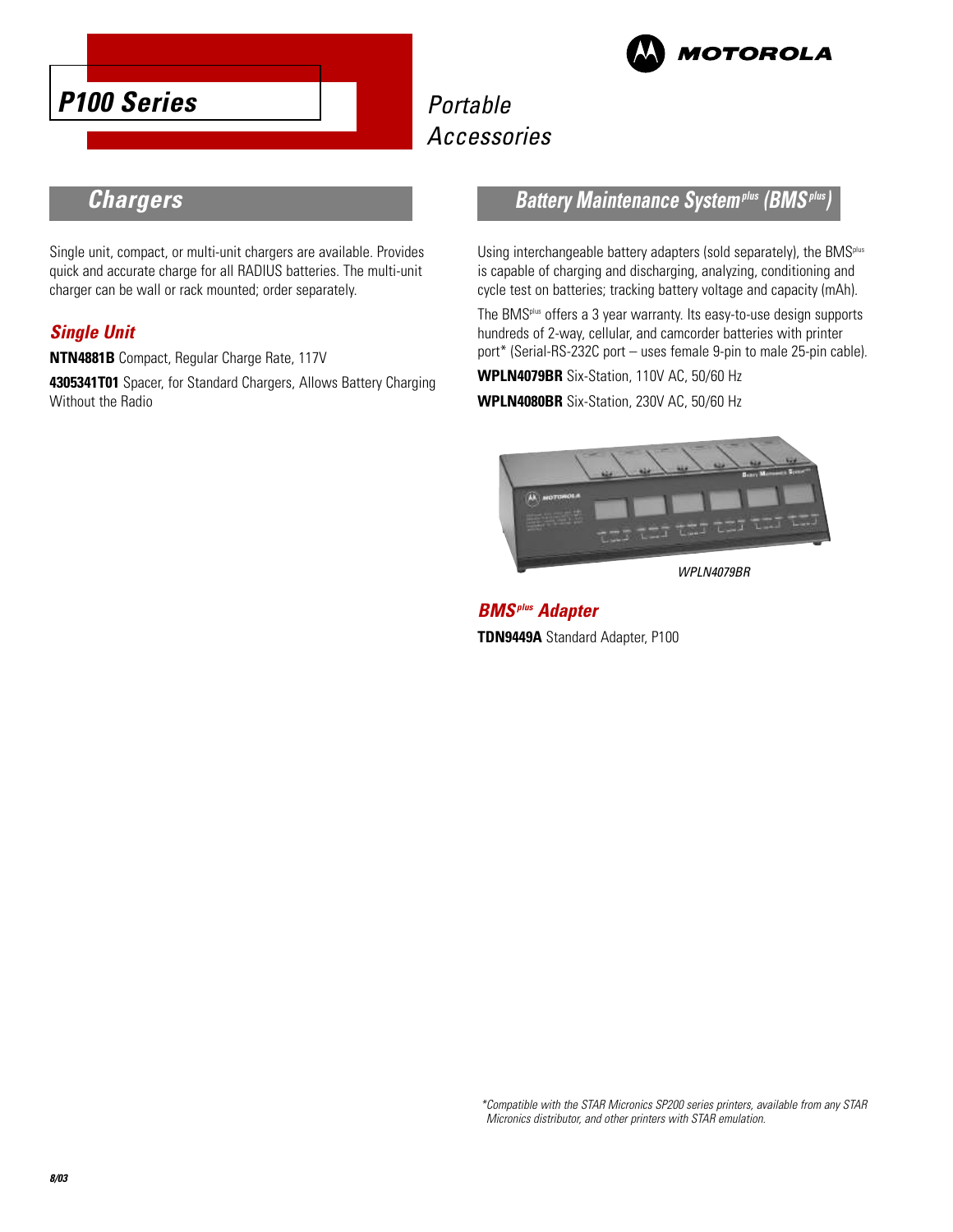

# **P100 Series**

# Portable Accessories

## **Battery Optimizing System II (BOS II)**



the Battery Optimizing System II. Ideal for large fleet, public safety, and all other users who rely on their battery performance. Now with increased power, more sophisticated programming options, and easier to use navigation paths, optimizing your batteries was never easier. Key features include:

No other battery analyzer matches the speed, accuracy, and versatility of

- WPLN4124AR
- Support for NiCd, NiMH, Li-ion, and SLA batteries
- 100 watt power supply and programmable from 100 mAH to 4 amps per station
- Interchangeable adapters accomodate all major brands
- Includes a variety of user programs and allows for customizable programming
- Proprietary recondition cycle restores NiCd and NiMH batteries
- Increased processing power and testing resolution including a three minute Quicktest that measures the batteries State of Health (SoH)
- Printer output for reports and labels
- Three year warranty

**WPLN4124AR** BOS II, Four-Station, 100-240V AC (US line cord) **WPLN4125AR** BOS II, Four-Station, 100-240V AC (UK/Euro line cords)

#### **BOS II Adapter**

**RL-71163** Standard Adapter

## **Carrying Accessories**



### **Carrying Cases**

A variety of carrying accessories are available for your comfort and convenience. The carrying cases are available in sizes designed to fit your radio & battery and permit audio to be heard clearly.

**NTN1032B** Urethane Carry Case, for Standard Battery

NTN1032B



**NTN1033B** Urethane Carry Case, Swivel for Standard Battery (order swivel belt loop separately)

**NTN5549A** Leather carry case for medium capacity batteries

**NTN5548A** Leather carry case with belt loop for medium capacity batteries

NTN1033B

### **Carry Holder**

**NTN4865C** Belt Clip, Carry Holder for Standard Battery



NTN4865C



**Swivel Belt Loop 4282421J06** 2-1⁄2˝ Swivel Belt Loop

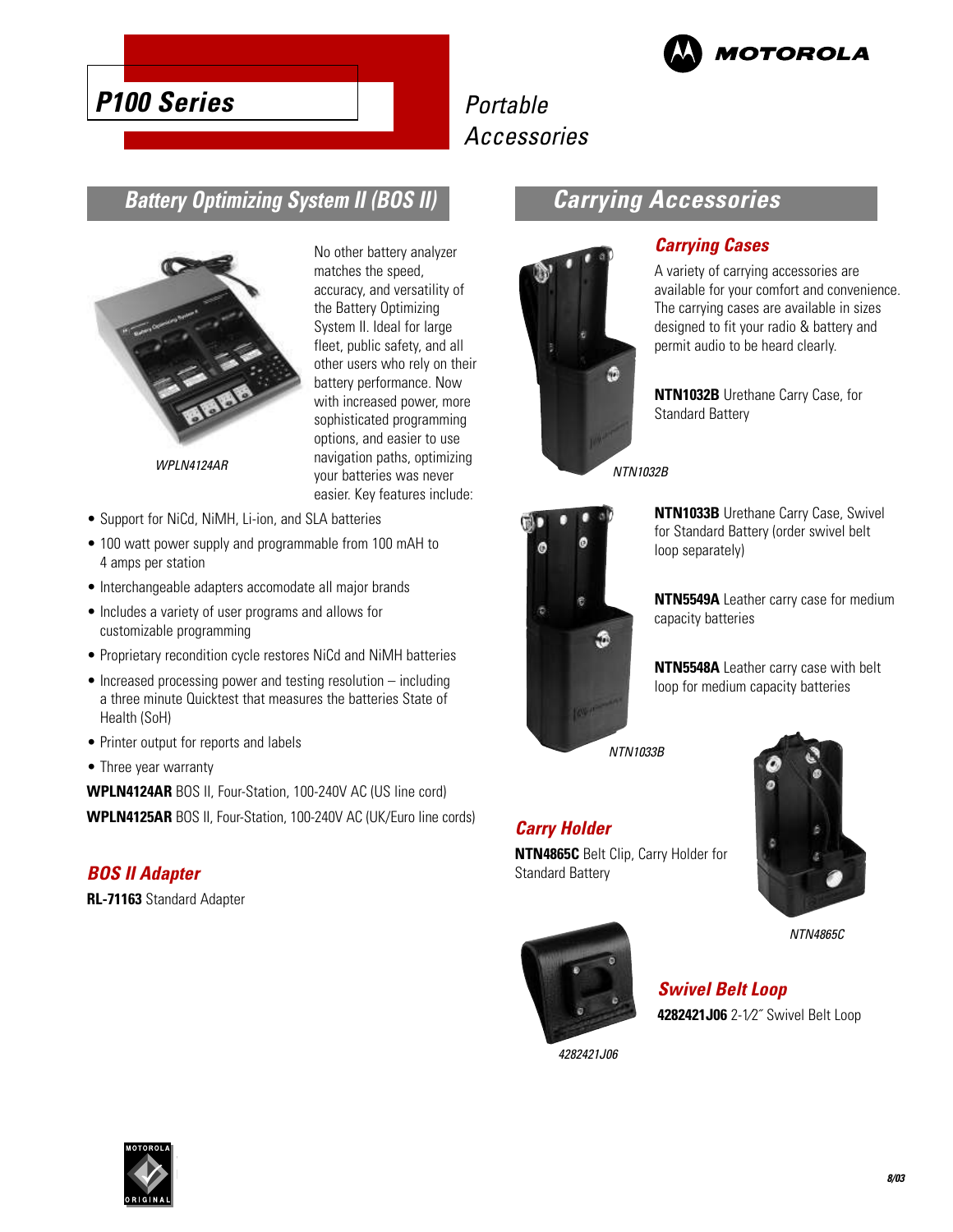



# Portable Accessories

## **Carrying Accessories**



#### **Carrying Strap NTN5243A** Carrying Strap, Black

NTN5243A

**Belt 4200865599** 1.75˝ Wide Leather Belt, for all models





**HLN6602A** Universal Chest Pack with Radio Holder, Pen Holder and Velcro Secured Pocket

4200865599

**1505596Z02** Replacement Strap for HLN6602

**RLN4815A** Universal RadioPAK™ with Radio Holder. Worn around waist with adjustable belt. Includes attached 6˝ by 8˝ zippered pouch for other job necessities

**4280384F89** Universal RadioPAK™ belt lengthener; fits waists larger than 40˝

**RLN4570A** Break-A-Way Chest Pack; all of the same features as the original chest pack (HLN6602A) plus break-a-way tabs that allow that allow the entire pack to be pulled off with approximately 10 lbs of pressure.



RLN4570A

## **Audio Accessories**

### **Remote Speaker/Microphone**

**NTN4849A** Remote Speaker/Microphone with Coil Cord

### **Ear Piece**

**NTN5633A** Ear Piece





## **Epaulet Strap**

Black leather epaulet straps secure remote speaker microphones to epaulet of shirts or jackets and attach around cord. Allows reliable communications in hostile environments with clip style strap.

**RLN4295A** Epaulet Strap, Small Clip

RLN4295A

### **Ear Mikes**

Single unit microphone and speaker worn in the ear. Eliminates the need for handheld microphones or conventional headsets. Compact rugged design allows use under hearing protectors and protective clothing. Order cable separately.

**RMN4001B** Ear Mike, EM200

**0180359A51** Optional PTT Ring Switch for RMN4001A only

**0180356B97** Optional PTT Ring Switch for RMN4001B only





0180359A51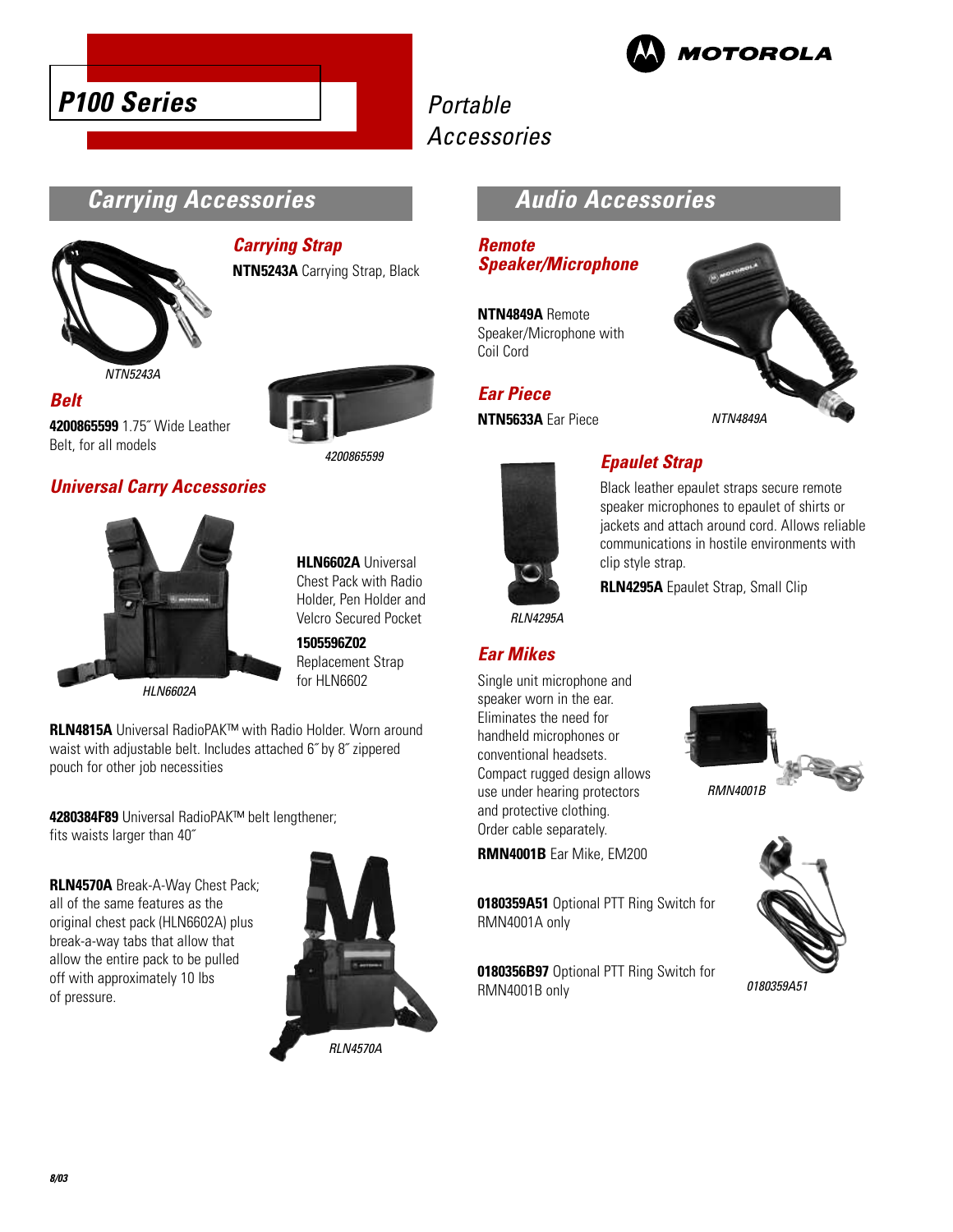

# Antennas, Batteries, Tools

## **Portable Antennas**

#### **Heliflex Antenna**

**P100 Series**

Motorola Heliflex antennas are specifically engineered for maximum output and greatest communication coverage.

**HAD9338AR** Heliflex, 136-150.8 MHz, 6˝

**NAD6502AR** Heliflex, 150.8-162 MHz, 6˝

**HAD9337A** Heliflex, 163-175 MHz, 5˝

### **Flexible Whip**

Flexible Whip antennas have a one-piece finish and steel core for optimal radiation characteristics. Provides more comfort when radio is worn on the belt.

**NAE6483AR**

Flexible Whip, 403-520 MHz, 6˝



## **Alignment Tools**

**6605106N01** Tuning Tool, Adjusts Tunable Coils (except L300, Preselector Ref Oscillator Frequency, and Trimmer Caps)

#### 6605106N01

**6680384B73** Tuning Tool, Adjusts Tunable L300 Coil

## **Service Tools**



6680321B86

**RSX4043A** Adjustable Torque Screwdriver, Order Bits Separately

**6680371B34** Spanner Tool Bit, for Antenna Bushing Nut

**6680371B03** Nut Driver Bit, for Volume Switch Nut

**6680370B95** Spanner Tool Bit, for Toggle Switch Nut

**6680321B79** Phillips Power Bit #1, for Radio Screws

**6680321B86** Phillips Bit #0, for Radio Screws

## **Portable Batteries**

#### **Nickel-Cadmium Premium**

Part Number: **NTN5451B** Volts: 10 Avg. mAh: 1100 Height: 5-7⁄16˝ Intrinsically Safe: No



NTN5451B

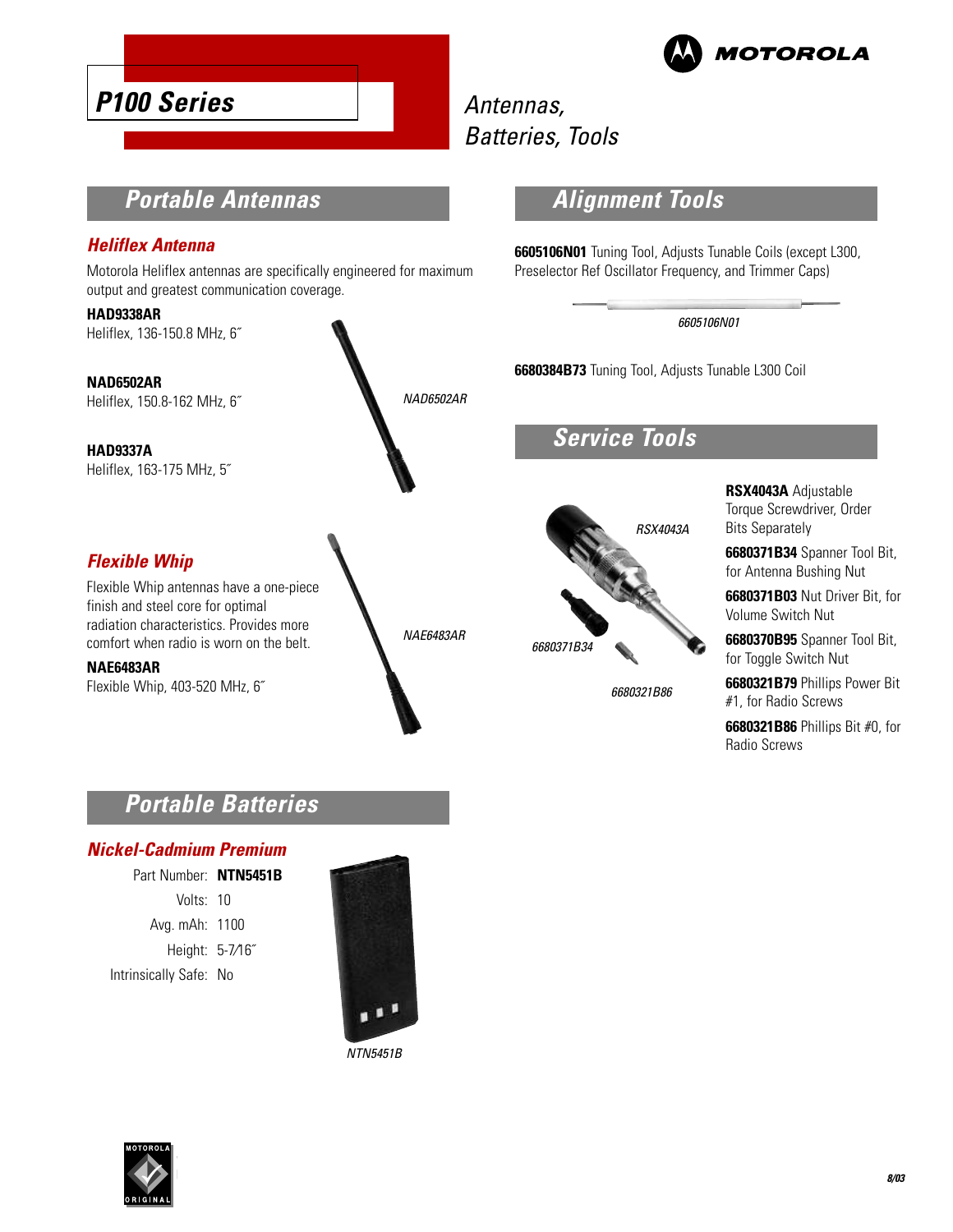



# Service Aids

Front Cover Off

## **Service Aids**

### **Radio Interface Box**

Links radio programming cable and computer interface together. Provides required voltage shift to enable communications between radio and computer. Requires computer interface cable, radio test and programming cable, and 9 volt snap type battery (6082728J01), order separately.



RLN4008E

**RLN4008E** Radio Interface Box



0180357A57

### **Interface Cable**

Used to connect computer's serial adapter to radio interface box.

**3080369B71** Cable, RIB to 25 pin D

**3080369B72** Cable, RIB to 9 pin D



Used to supply power to radio interface box, RLN4008E

**0180357A57** Wall Mounted Power Supply, 110 Volts

**0180358A56** Wall Mounted Power Supply, 220 Volts



**Service Aids**

**Radio Test and Programming Cable**

**Battery Eliminator/Program Cable**

Used with Portable Radio Test Set, RTX4005, for transmitter, receiver alignment and performance checks. Also used in programming radio. **RTK4038B** Test and Programming Cable, Testing Done with Radio

Allows use of external power supply to power radio. Also used to program radio parameters. Reverse supply polarity/input

> **RTK4208B** Battery Eliminator/Program Cable

RTK4208B



3080369B71